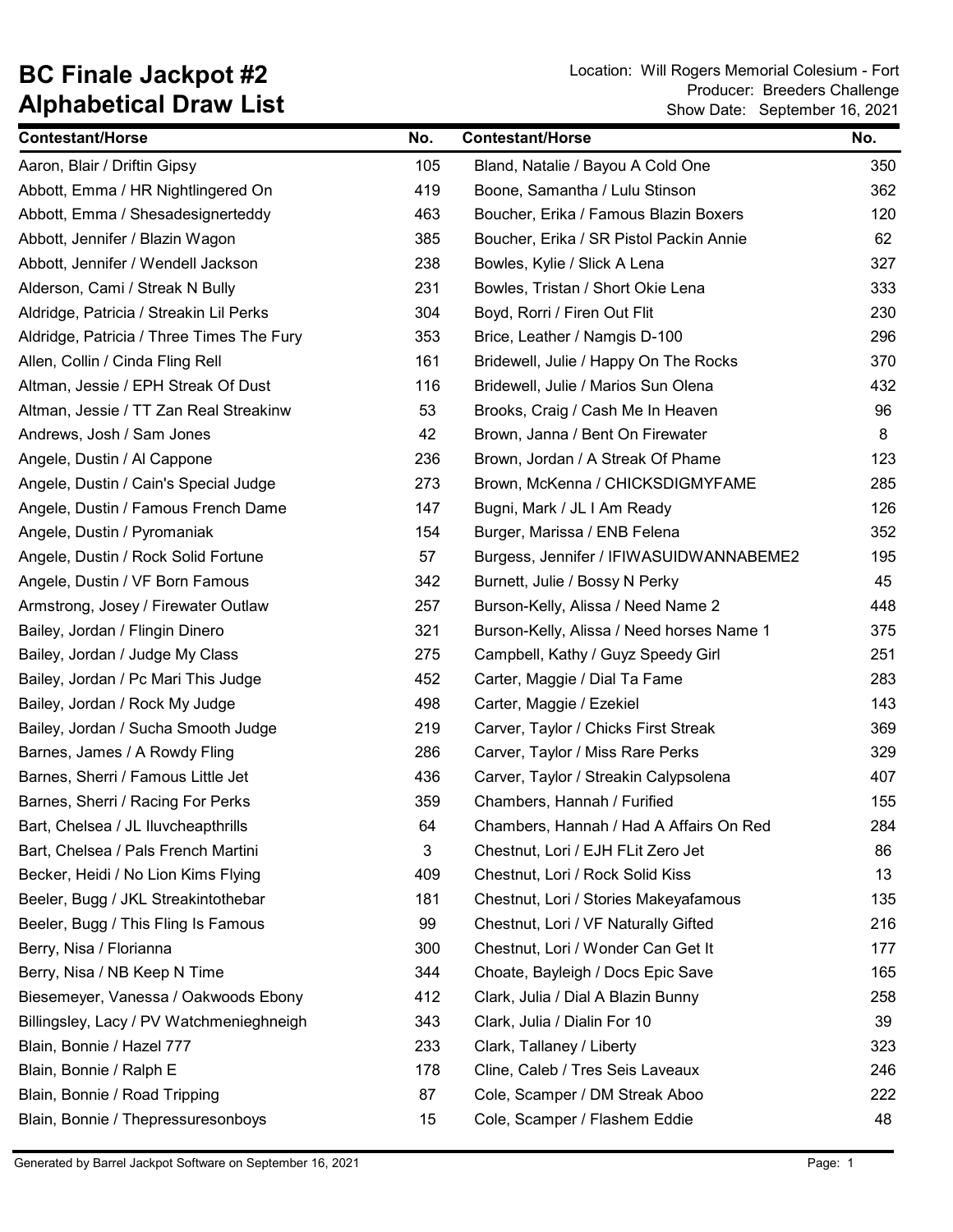| <b>Contestant/Horse</b>                  | No. | <b>Contestant/Horse</b>                   | No. |
|------------------------------------------|-----|-------------------------------------------|-----|
| Comer, O'Dale / Four                     | 69  | Durfey, Christi / Jess Blazin Otoe        | 232 |
| Comer, O'Dale / Yella                    | 11  | Durfey, Harley / Delightful Brownies      | 298 |
| Commander, James / Texas Ta Fame         | 228 | Durham, Tiffany / Midge Ridge             | 142 |
| Connolly, Jill / KG N MC Just On Fire    | 376 | Dykes, Janett / Princess Stinson          | 399 |
| Connolly, Jill / MC Frenchdashtadazzle   | 431 | Earles, Mariah / QS Bombardier            | 210 |
| Connor, Miriam / Famous He Is            | 305 | English, Ken / A Dash of Mulberry         | 58  |
| Conrado, Kelly / CFour Epicallie         | 169 | English, Ken / Flirtin With Fyre          | 146 |
| Conway, Sally / Haydaysdashinfashion     | 335 | Etchart, Kyle / Hez Got A Caboose         | 180 |
| Cook, Jennifer / Go Gunner               | 281 | Etherton, Kappie / Party Rocker           | 259 |
| Cooper, Jessica / Chromes Hustler        | 163 | Etherton, Kappie / Reid                   | 203 |
| Cooper, Jessica / French Prospector      | 122 | Fausett, Jaycee / Lane O Lena             | 158 |
| Cooper, Jessica / Just A Famous Fling    | 74  | Faust, Kacey / VVR Corona Dash            | 252 |
| Coppinger, Belinda / Chiseled On My Mind | 164 | Festervan, Angela / GQH Wheel In The Sky  | 60  |
| Coppinger, Belinda / HK Some Beaches     | 262 | Festervan, Angela / Here Comes The Bride  | 217 |
| Corff, Darla / Miss Angel Image          | 125 | Festervan, Angela / PlayNWith HouseMoney  | 157 |
| Cory, Cayla / Dolly                      | 182 | Fields, Kathy / Regarding Numbers         | 234 |
| Couch, Haley / Charlis Money Streak      | 437 | Fite, Jennifer / Cantfitethefeeling       | 156 |
| Crago, Jade / High Road Ta Fame          | 79  | Flannery, Samantha / FL Buy Me A Cocktail | 255 |
| Crago, Jade / Nitros Next Topmodel       | 137 | Flannery, Samantha / FL Epic Sized Gem    | 361 |
| Creacy, Schelli / Blazin Superior        | 260 | Flencher, Missy / A Nonstop Nick Bar      | 225 |
| Cullins, Brandon / Miss Edy Stinson      | 167 | Flock, Tami / Cheyenne Sassy Fame         | 349 |
| Davis, Addie / Credit Me Valiant         | 29  | Fox, Jodie / Lipstick Colors              | 209 |
| Davis, Addie / VF Famous Lika            | 176 | Fox, Mandi Jo / Clever Quick Leo          | 393 |
| Davison, Whitney / BR Cakebytheocean     | 414 | Fox, Mandi Jo / Dancin Streak             | 348 |
| Davison, Whitney / Confederateslastlady  | 365 | Fox, Mandi Jo / JK Reckless Chance        | 301 |
| Day, Ashley / Flash N Dynamite           | 118 | Fryar, Dawn / Special Bid Of Frost        | 241 |
| DeBoer, Michelle / Force Ta Fame         | 354 | Gilkey, Christie / Brookstone Jo          | 85  |
| DeBoer, Michelle / VF Tempting A Wheely  | 302 | Gilkey, Christie / CC OntheRocks          | 17  |
| Delaune, Cambrie / Twelve Angels Blue    | 73  | Gillespie, Monica / Bibbity Bobbidi Boo   | 322 |
| Delaune, Cambrie / VF Chocolate Ligour   | 196 | Gillespie, Monica / LD Feel The Thunder   | 364 |
| Domann, Jessie / A Dash Of Chocolate     | 51  | Gillespie, Monica / Streaking Buck Naked  | 408 |
| Domann, Jessie / JT Chromie By Design    | 115 | Good, Ashley / Stormm                     | 110 |
| Domann, Jessie / Pepto Lights            | 188 | Gordon, Katey Jo / TELL                   | 312 |
| Donahoo, Bailey / Gamble On Tres         | 443 | Gorham, London / Cashin Chicke            | 288 |
| Dudley, Catherine / Sinaloa Stinson      | 49  | Gorham, London / Fortunes Flame           | 341 |
| Duke, Scott / Firewater Sam              | 279 | Gorham, London / FyreFly                  | 449 |
| Duke, Scott / Sierra Skye                | 413 | Gorham, London / Runnin With Wings        | 391 |
| Dunn, Jennifer / First Down Iris         | 111 | Gorham, London / Shawnes French Bug       | 249 |
| Dunn, Jennifer / Frenchmans Lil Angel    | 23  | Gorham, London / XV Watch Me Rock         | 170 |
| Durfey, Christi / Banking Ta Fame        | 80  | Gorrell, Sonia / Kinda Sinful             | 398 |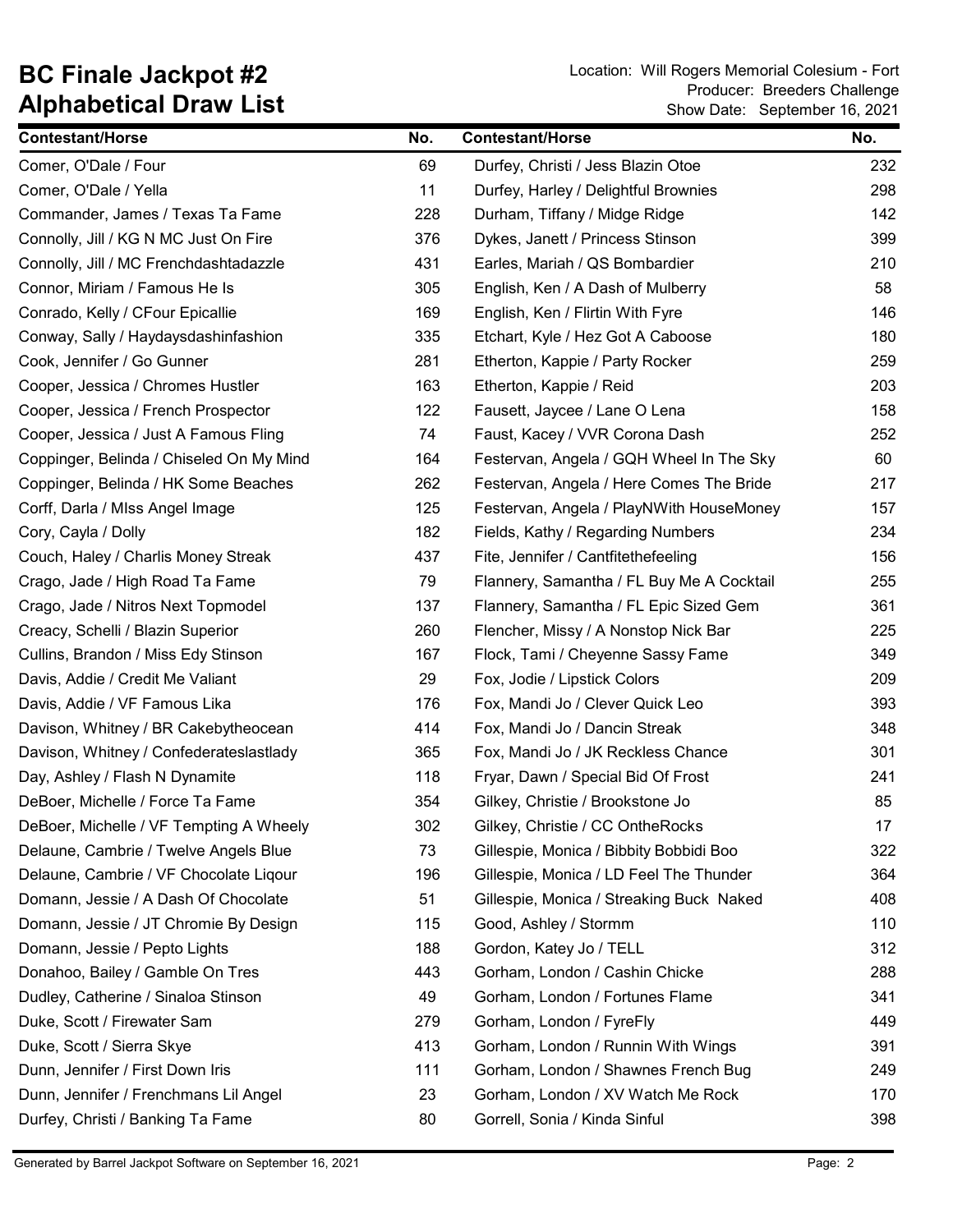| <b>Contestant/Horse</b>                   | No.            | <b>Contestant/Horse</b>                    | No. |
|-------------------------------------------|----------------|--------------------------------------------|-----|
| Green, Katie / Lucky Sugar Drift          | 185            | Jackson, Brandi / ADTS Shawne Lace         | 33  |
| Grimes, Kathy / KG Juststealingcash       | 127            | Jackson, Brandi / Graves Leavin Tucson     | 101 |
| Grimes, Kathy / KG Whatdiduexpect         | 168            | Jacobson, Sheyenne / JJ TexnTaFame         | 450 |
| Guess, Casey / Rock Em Shake Em           | 70             | Jacobson, Sheyenne / Who Robbed Vegas      | 395 |
| Guess, Casey / This Cats Streakin         | 211            | Johnson, Derek / NO HORSE NAME AVAILABLE   | 190 |
| Guthrie, Jana / Furociousladychaser       | 201            | Jones, Brittany / Cash Dealins             | 34  |
| Haken, Jada / Buck L Bunny                | $\overline{7}$ | Jones, Margaret / Smooth Operraider        | 112 |
| Hansen, Sheena / Slick Designer           | 404            | Jordan, Dee Dee / Fame Flingling Rebel     | 293 |
| Harmon, Billie Ann / BT Buddy Stinson     | 207            | Jordan, Dee Dee / Firing On Jack           | 206 |
| Harmon, Billie Ann / BT ScoredLolaStinson | 5              | Jorgenson, Anna / CFour Tibbie Stinson     | 433 |
| Harmon, Billie Ann / The Dungaree Moon    | 124            | Joyce, Krystal / JL Roc A Bull             | 6   |
| Harper, Alleigh / HW Hesa Blurr           | 109            | Kachuriak, Gracie / Chica Please           | 140 |
| Harper, Alleigh / Rockette Aflame JLO     | 16             | Kehoe, McKenna / Six Fires Ta Fame         | 328 |
| Harrell, Jordan / Goodness and Mercy      | 186            | Kelly, Lauren / Frenchmans Dial            | 200 |
| Harrell, Jordan / Lovin Vegas             | 89             | Kennedy, Laura / First Ladys Fling         | 336 |
| Harrell, Jordan / This Gators On Fire     | 145            | Kennedy, Laura / Hopes Money Boy           | 274 |
| Harrell, Jordan / Triple Provocative      | 32             | Ketcham, Sabrina / Write Ta Fame           | 52  |
| Hartt, Jackie / Quatro Clabber Zen        | 202            | Killingsworth, Kaycee / Firewater Ta Party | 389 |
| Hartt, Jackie / Send My Socks             | 159            | Killingsworth, Kaycee / Ima Slick Gift     | 446 |
| Harvey, Ashley / OE Money In My Sox       | 107            | Kizer, Kortney / Cerveza De Mulan          | 339 |
| Hawkins, Hayva / Sunday's First Bolt      | 239            | Knight, Kelsey / A Streak Of Faith         | 36  |
| Hayes, Shantell / Smooth Dot Com          | 270            | Kolinoski, Carah / Dancers Scoot           | 221 |
| Hayes, Shantell / VF Runawaylocomotive    | 367            | Kreder, Kara / Civil War Hero              | 264 |
| Hightower, Hilary / Hanks Bug Bomber      | 261            | Kreder, Kara / Dreams Of Fame              | 204 |
| Hightower, Hilary / HeirTaHonorNFame      | 384            | Kreder, Kara / VF Kiss The Prince          | 316 |
| Hinsley, Landry / Jet N On Credit         | 269            | Kuhlmann, Lacey / Vegas Bomb               | 307 |
| Hinsley, Landry / MP Two Days Dinero      | 347            | Lane, Kyra Stierwalt / Karenspwanstar      | 318 |
| Hinton, Brynn / Jade Ta Fame              | 94             | Lane, Kyra Stierwalt / Whistle At The Sun  | 175 |
| Hinton, Brynn / LegsGoneWlld              | 19             | Langdon, Taylor / DashinLouie              | 360 |
| Hoefer, Wendy / All Night Flit            | 183            | Langdon, Taylor / Homemade Firewater       | 438 |
| Hoefer, Wendy / Little Bitta Fame         | $\overline{2}$ | Lantis, Amy / SL French Meteorite          | 434 |
| Hoefer, Wendy / WK Trace The Lace         | 114            | Lantis, Amy / SL Royal Dot Com             | 473 |
| Hoefer, Wendy / WK Tres Margaritas        | 149            | Lantis, Amy / SL Speed n Fame              | 383 |
| Hoefer, Wendy / WK Twice The Flit         | 66             | Leach, Rylee / NMD ChestersLilBunny        | 390 |
| Holloway, Mindy / Heavens Got Credit      | 317            | Leao, Joao / IROSESUCHASTINSON             | 46  |
| Holloway, Mindy / Smugglin Doubles        | 372            | Lehrkin, Gretchen / French Shasta          | 91  |
| Howell, Cassie / CR Sassy Frenchgirl      | 153            | Lehrkin, Gretchen / Webb Ta Fame           | 171 |
| Hubier, Tammy / A Game Fame               | 325            | Leleux, Kyle / Chile Cole                  | 308 |
| Hubier, Tammy / Tktwithallduerespect      | 379            | Lieblong, Brad / Shakems French Queen      | 166 |
| Huntington, DVM, Jessica / Sugar Bar Dash | 268            | Lindau, Savannah / Separatist Paddy        | 401 |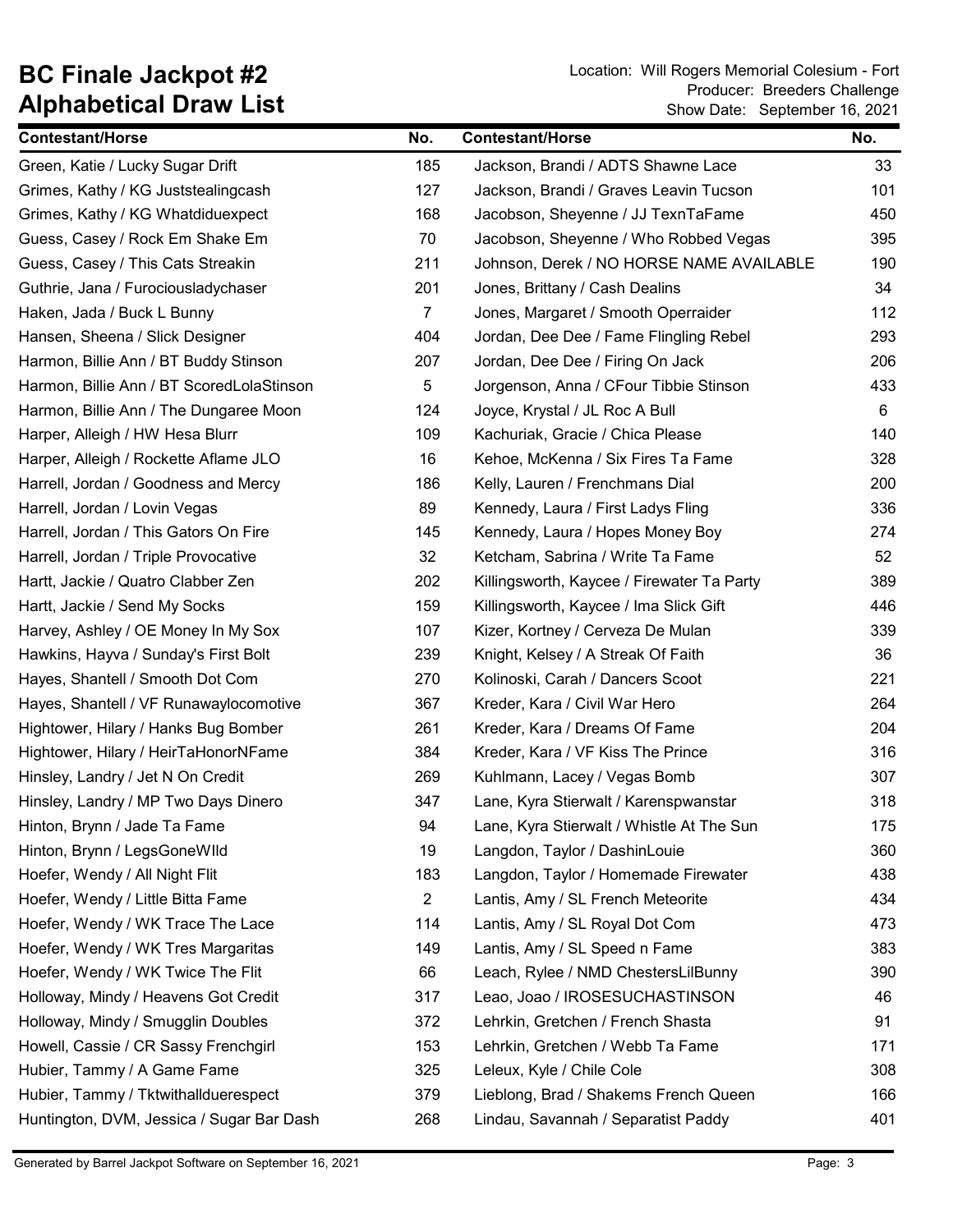| <b>Contestant/Horse</b>                 | No. | <b>Contestant/Horse</b>                     | No. |
|-----------------------------------------|-----|---------------------------------------------|-----|
| Longest, Holly / Doya Think Ima Lady    | 92  | Moore, Tia / Jazzin Jetolena                | 93  |
| Longest, Holly / Eddie Stole My Caddy   | 152 | Moose, Courtney / Hqh Runaway Toast         | 248 |
| Longest, Holly / Sun Fun N Fame         | 18  | Moran, Kasey / CG Tanquery Maid             | 224 |
| Loosenort, Marne / Cashin'in For Fame   | 132 | Moran, Kasey / Eye Of The Storm             | 289 |
| Loosenort, Marne / Lovin Fame           | 162 | Moran, Kasey / Make Us Fame Us              | 227 |
| Loosenort, Marne / Martinis at Midnight | 88  | Moran, Kasey / VF Famous GoGo Girl          | 337 |
| Lucas, Shyann / Jawanadance N Vegas     | 416 | Moran, Katy / Famous Bella                  | 326 |
| Lucas, Shyann / Streak Of Crystalzz     | 315 | Moran, Katy / MoonshineOnTheRocks           | 377 |
| Lucas, Shyann / The Final Judgement     | 368 | Moran, Katy / Rivons Blazin Jetty           | 205 |
| Lucero, Paul Ann / Smokin Em Spotless   | 324 | Moran, Katy / So Ima Slick Guy              | 278 |
| Lujan, Tiffany / Chase My Ace           | 61  | Morris, Jessica / Shesa Fancy Magnolia      | 415 |
| Lujan, Tiffany / First Down Nicky       | 144 | Morrison, Bella Star / Buttons              | 267 |
| Luzzi, Erica Marie / Beau Money         | 263 | Morrison, Bella Star / Nitros FashionFrenzy | 199 |
| Lybbert, Jami / Confederate Heiress     | 277 | Morrison, Bella Star / Skeeter              | 133 |
| Mancinelli, Kelly / Eotresmentiras      | 24  | Mose, Rachelle Smith / Rockafamer           | 102 |
| Mancinelli, Kelly / Justa Dash Of Eddie | 97  | Mullens, Jessica / Hakunamatadi             | 351 |
| Manning, Karen / Shut The Train Door    | 253 | Nadeau, Catherine / Bojacsflaminmotion      | 187 |
| Manus, McCall / Uknowmydaddyisslick     | 444 | Nadeau, Catherine / Famous Mila Flit        | 141 |
| Marks, Bailey / Tommy                   | 28  | Napier, Jenna / Frenchmans Dually           | 266 |
| Martin, Toni / Eye So Special           | 371 | Nelson, Cierra / GBH Jet                    | 54  |
| Matthijetz, Kory / Best Spot In Traffic | 332 | Nelson, Cierra / Lil Blushing Blonde        | 237 |
| McCall Hargrove, Dana / Big Momma       | 464 | Nelson, Cierra / One To Wish For            | 292 |
| McCall Hargrove, Dana / Peak            | 440 | Nemec, Laura / Frenchman Buggin Out         | 148 |
| McCall Hargrove, Dana / Rilyen          | 497 | Nemec, Laura / Playing In Traffic           | 184 |
| McCumber, Amelia / Aint Seen Famous Yet | 67  | Netterville, Lindsey / Gin N A Hurrry       | 44  |
| McDonnell, Ben / One Out of The Kash    | 129 | Newman, Stephanie / Frenchmans Kid Rock     | 138 |
| McGehee, Brooke / Dirty Dippin          | 84  | Newman, Stephanie / Velma Kellie            | 76  |
| McGehee, Brooke / Dr Sugar Shake Em     | 173 | Nicholas, Morgan / Sunfrost Only On Tap     | 405 |
| McKay, Jody / Flossy Stinson            | 276 | Nichols, Lora / Famous Son Of a Gun         | 106 |
| McKerchie, Megan / For Heaven Seis      | 306 | North, Lynsay / A Dose Of Fling             | 136 |
| McPherson, Jody / Streaking Ta First    | 245 | North, Lynsay / Whistlewhileyoustreak       | 37  |
| Meadors, Angie / Flirt N Witha Banker   | 172 | O'Leary, Baylee / De Spitfire               | 468 |
| Meadors, Angie / Steele N Fame          | 41  | O'Leary, Baylee / VR Famoussixshooter       | 426 |
| Means, Shanna / KN Dark N Fabulous      | 81  | Oberst, Kimberland / Gizmo                  | 453 |
| Melby, Sierra / Pressure Ta Streak      | 345 | Oen, Pete / FC Strait Ruffian               | 346 |
| Merica, Lauren / Fifty Shades Darker    | 256 | Oen, Pete / Margarita Red Rita              | 447 |
| Merica, Lauren / GOGO ROMEO             | 291 | Oen, Pete / Unbroken Belle                  | 294 |
| Monk, Dalton / Endless Possibilitez     | 20  | Oen, Pete / VF Shes Home Alone              | 387 |
| Monk, Dalton / Slick Talking Lady       | 82  | Olson, Candi / Frost On A Bug               | 65  |
| Moore, Tia / Fames French Moon          | 424 | Olson, Matthew / Guys Red Rocket            | 95  |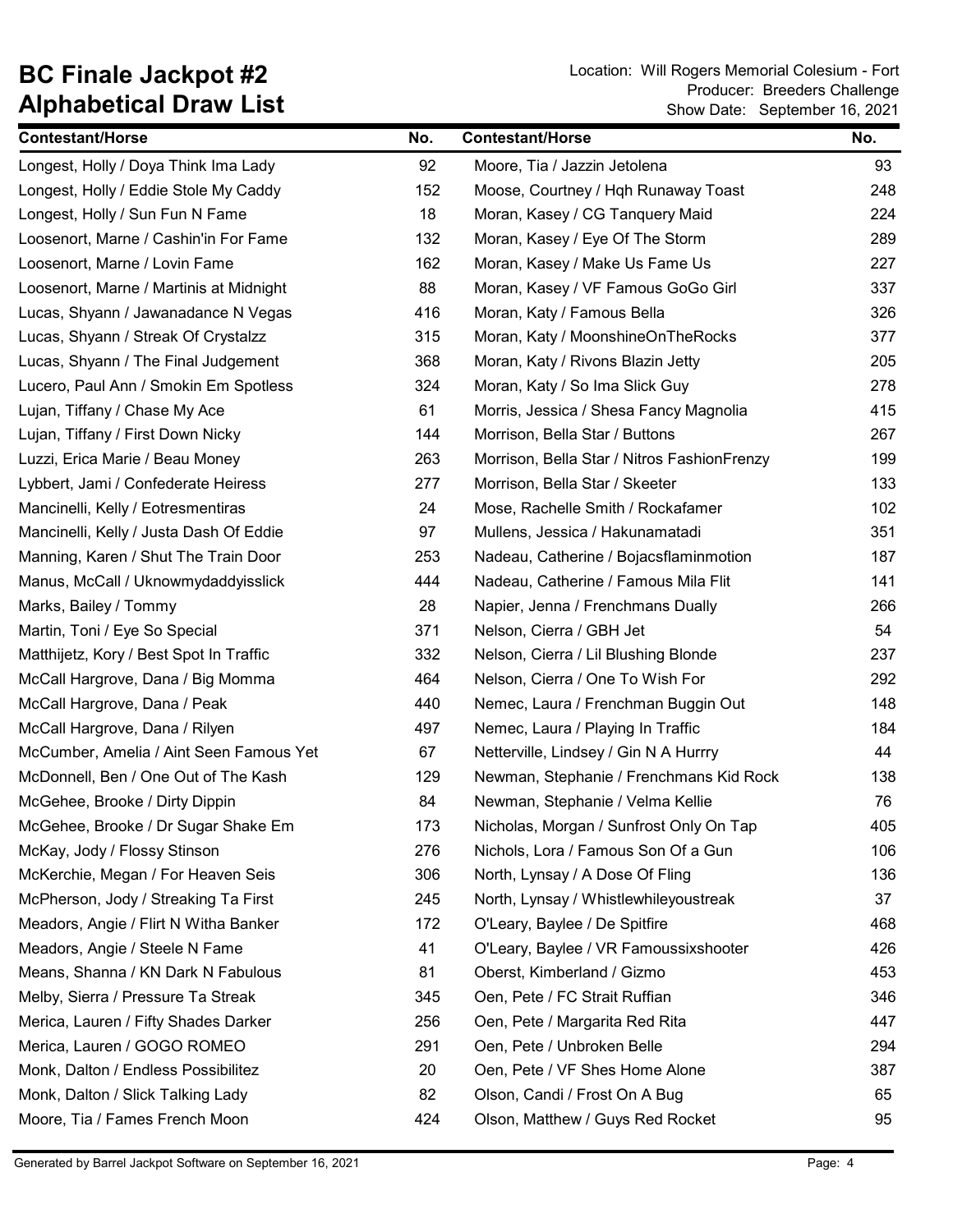BC Finale Jackpot #2 Location: Will Rogers Memorial Colesium - Fort Show Date: September 16, 2021 Producer: Breeders Challenge

| <b>Contestant/Horse</b>                   | No. | <b>Contestant/Horse</b>                      | No. |
|-------------------------------------------|-----|----------------------------------------------|-----|
| Ornelas, Kelsey / Bumper Ta Bumper        | 410 | Renato, Carlos / Firewater N Roses           | 428 |
| Otero, Carlee / Any Guy of Mine           | 441 | Renato, Carlos / Plea Barrgain               | 40  |
| Otero, Carlee / LK Heza Fame              | 400 | Renato, Carlos / QT HeavenlyFirewater        | 374 |
| Otero, Carlee / Royal Slick Design        | 472 | Renato, Carlos / Waylon James                | 75  |
| Paul, Courtney / FC Strait Dallas TX      | 43  | Ressler, John / Handle The Pressure          | 420 |
| Paul, Courtney / Ima Alive And Famous     | 108 | Ridling, Shelby / Hello Darling              | 47  |
| Paul, Janelle / Doc's Ace Ta Fame         | 213 | Rieken, Kassie / So Ima Famous Guy           | 30  |
| Paul, Janelle / Streak Ta Fame N Royalty  | 299 | Rivette, Tyler / Addicted To Bugattis        | 396 |
| Paul, Wyatt / FC Strait Cajun             | 31  | Rivette, Tyler / Frenchmanontherocks         | 130 |
| Pedone, Ryann / All Bugged Up             | 411 | Rivette, Tyler / HR Addicted Ta Fame         | 151 |
| Pedone, Ryann / Dash Ta Perfection        | 358 | Rivette, Tyler / Streakinflingindiso         | 340 |
| Pedone, Ryann / Streakin Queenie          | 402 | Roberts, Randi / Colour Chart                | 314 |
| Pedrick, Lindsey / A Jazzy Little Fling   | 98  | Roberts, Randi / Dashin With The Best        | 406 |
| Pendel, Amber / Fame and Old Money        | 242 | Roberts, Randi / Frost On My Nick Bar        | 363 |
| Pendel, Amber / Ima Sharp Pistol Too      | 197 | Rokus, Tammy / Mitey Confederate             | 397 |
| Pendleton, Kathleen / TQH Macs Meco Boots | 244 | Sbrusch, Elizabeth / Hot French Lady         | 4   |
| Perkins, Stevie / My Traffic Guy          | 439 | Sbrusch, Elizabeth / SJR Diamonds Cash       | 71  |
| Petkovich, Jett / Lady Jazarell           | 218 | Schexnaider, Melinda / Eddies Dash           | 421 |
| Petkovich, Jett / Lil Star Pete           | 271 | Scholin, Amber / Fuel Bird                   | 63  |
| Pinner, Bristol / Jake                    | 10  | Schotte, Mieke / Sugar N Leo Girl            | 25  |
| Piper, Missy / A Kings Famous Fling       | 313 | Schotte, Mieke / Yeah Im Dynamite            | 121 |
| Piper, Missy / Rugged French Guy          | 386 | Scott, Elizabeth / Dorado Cherry Pal         | 297 |
| Pollard, Anna / Blew                      | 59  | Scott, Elizabeth / Samsons Eighty            | 220 |
| Pollard, Anna / Zoomz To Fame             | 131 | Scott-Williams, Sierra / Flitting Memories   | 491 |
| Pozzi, Rachel / Warrior Commander         | 356 | Scott-Williams, Sierra / Genuine Night Rider | 445 |
| Primm, Rachel / Guys Amberetto            | 357 | Shelton, Cindy / Mr Perk Up N Jet            | 179 |
| Prindle, Randee / Famous French Cagen     | 422 | Shelton, Cindy / T Heart Two Oh Nine         | 193 |
| Prindle, Randee / JL Littlebitoheaven     | 290 | Shields, Allie / Zipang                      | 191 |
| Prindle, Randee / Red Man Jones           | 334 | Shields, Allie / DTF Dazzlin Dash            | 117 |
| Prindle, Randee / Rock N Fame             | 373 | Shields, Rylee / Cheyenne Fab                | 319 |
| Pullen, Ruby / LS Oklahoma Perks          | 235 | Shields, Rylee / Furys Princess              | 250 |
| Rabb, Cassidy / VF Tempations             | 214 | Shields, Shelly / Toast To Val               | 378 |
| Rabb, Debbie / JBJ Pandora                | 215 | Shields, Shelly / Tres French Kiss           | 280 |
| Ragsdale, Jessica / Mighty Turning Bruce  | 150 | Shockley, Martie / French Sparkling Wine     | 330 |
| Ragsdale, Savannah / Lil Packing Dinero   | 380 | Siebert, Delaney / Guys Classy Colours       | 243 |
| Ralls, Patty / Double Down Stinson        | 309 | Skinner, Faith / Firewater Frank             | 382 |
| Raziano, Sarah / Guys Red Shadow          | 90  | Smith, Cambra / Honor Me Firewater           | 435 |
| Reeves, Billy / Frenchman's Valor         | 471 | Smith, Kaylyn / Bet She Can Fly              | 160 |
| Reeves, Billy / Ranger Jody               | 418 | Spargen, Riley / Mr Delahoussaye             | 104 |
| Reeves, Briley / Woody B Perky            | 282 | Stamper, Sharee / Bugs Dun It                | 403 |